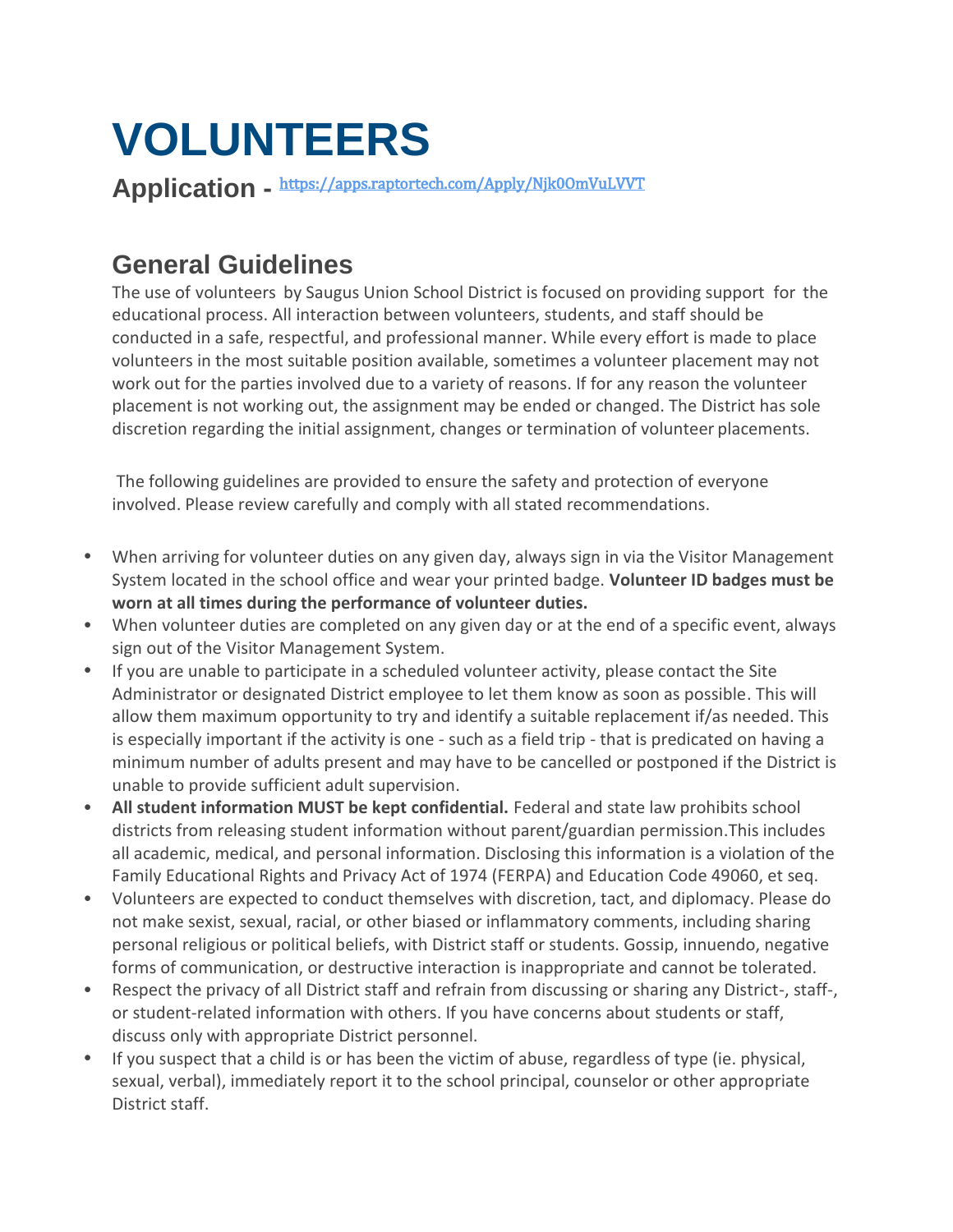- No alcohol, drugs, weapons, or use of tobacco products are allowed on District grounds or during participation in District activities even when not on District grounds.
- Wear appropriate attire, including shoes, for the type of activity in which you are volunteering.
- Do not use school equipment or supplies for personal purposes.

As with any collaborative process or partnership, each party will have certain expectations regarding the other. While certainly not an all-inclusive list, the below touches on a number of important

points that could and should reasonably beexpected by and/or of, one or both parties.

- Explanation of specific expectations as needed
- Clear and professional communication
- Constructive feedback when/where appropriate
- Discretion and trustworthiness
- Respect for all adults and children
- Respect for District employees' authority
- Positive, cooperative, and supportive attitude
- Sensitivity and understanding of the needs of children of varying ages
- Sensitivity to time needs of the District, District Employees, and Volunteers
- Patience
- Dependability
- Promptness
- Flexibility
- Dependability
- Tact
- Initiative
- Organization
- Appropriate assignment of tasks
- Classroom management
- Adequate notice of changes to schedule or parameters of a planned event
- Demonstration (as needed) of an activity or use of materials
- Maintain appropriate personal hygiene
- Observe health and safety guidelines
- Mutual appreciation

### **Guidelines for Safe and Effective Interaction with Students**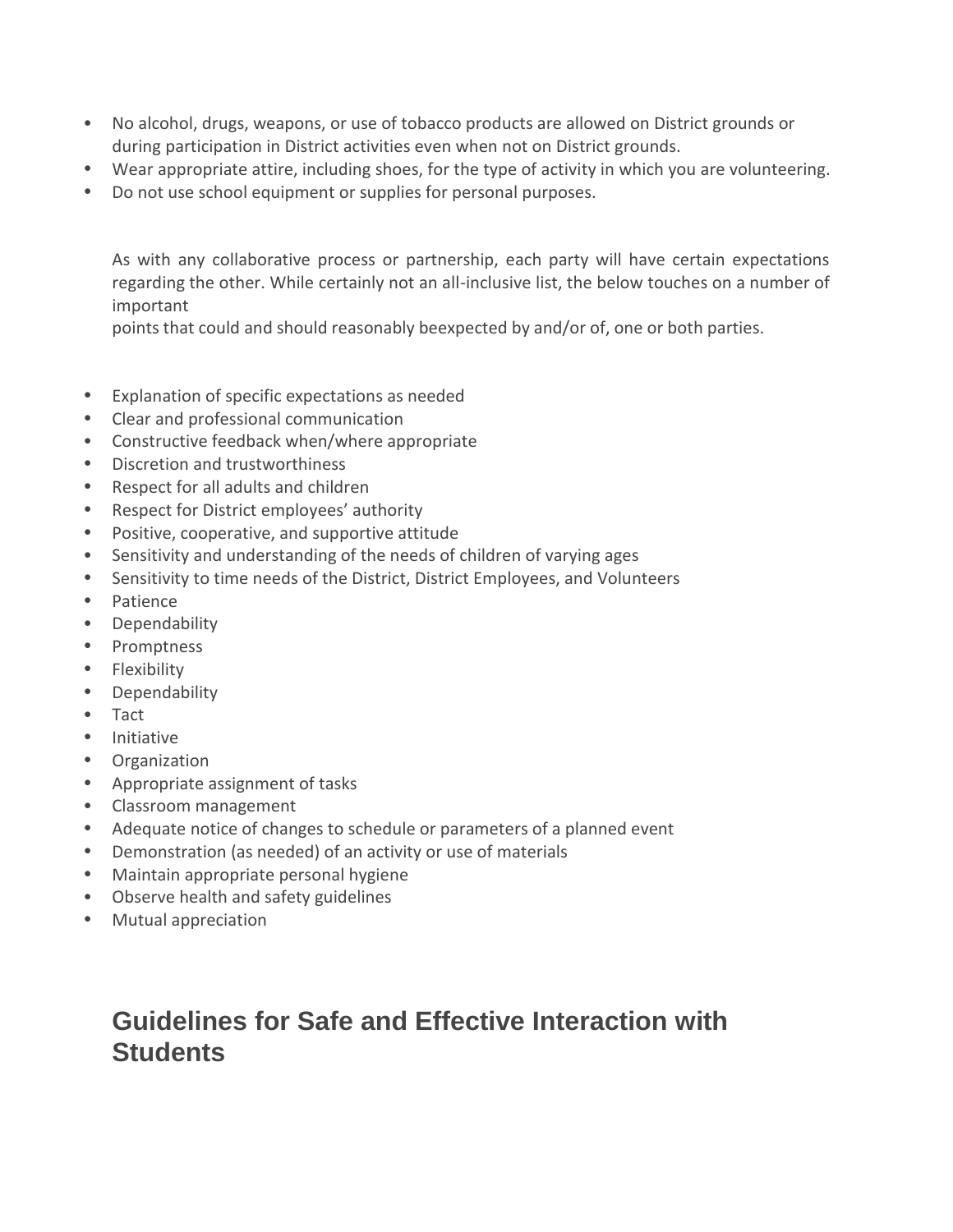- Refrain from physical contact with students unless necessary for the student's health or safety. If you need to provide first aid, put on latex gloves to avoid exposure to bloodborne pathogens and/or other potentially infectious materials. Contact the appropriate custodial staff to clean up any bodily fluids.
- Avoid being alone with a student, but if it cannot be avoided, remain visible and in an open location.
- Do not spend "too much" time with one student or group of students, ie. time beyond that required to focus on a particular student or students as part of assigned volunteer duties.
- Talk to and treat all students in the same manner. Showing favoritism is counterproductive at best and can be harmful to students in many ways.
- Maintain appropriate physical and emotional boundaries between yourself and the students.
- If you sense that a student may be developing an inappropriate personal interest in you, report the situation to the Site Administrator immediately.
- Limit communication with students (email, letters, discussions, etc.) to the instructional activity. Do not discuss family, friends, students, District employees, or any other subjectthat is not pertinent to the instructional activity.
- Do not provide your address or phone number to any student nor ask for theirs.
- Do not offer or agree to transport any student at any time, except when you have met District requirements and received District approval as a volunteer driver.
- Do not engage in private tutoring sessions outside of school buildings, during days/hours outside of normal school operations, or at any location/time not specifically authorized as part of the volunteer placement.
- Do not give gifts to students or accept gifts from students.
- Be a good listener. Let the students know they matter and that what they have to say is important.
- Encourage students to do their own thinking. Give them plenty of time to reason and think through situations or circumstances. Be patient as it may take them some time to formulate their thoughts before expressing them, either verbally or in writing. Be sure not to leave them hanging though if they are unable to reach or offer their conclusions.
- If students ask questions or ask for assistance and you do not know the answer or are unsure of how to proceed, be honest and let them know. Ask a District employee for help if needed.
- If you are wrong about something or make a mistake of some sort, acknowledge the error and/or apologize if necessary. It is important for children of all ages to know that no one is perfect and that it is important to be accountable for what you say/do, regardless of whether right or wrong.
- Be tactful, positive and constructive when encouraging students, especially when they are having difficulties. Complimenting their efforts, regardless of outcome, willhelpthem remain positive and build confidence.
- Accept each student as they are. Correct a student's unacceptable or inappropriate behavior when needed without implying that the student is "bad."
- Respect students' privacy. If a student reveals personal information aboutthemselves,regard it as confidential unless it is something that presents a danger to the student or to someone else. In that case, immediately advise the Site Administrator or other designated District staff.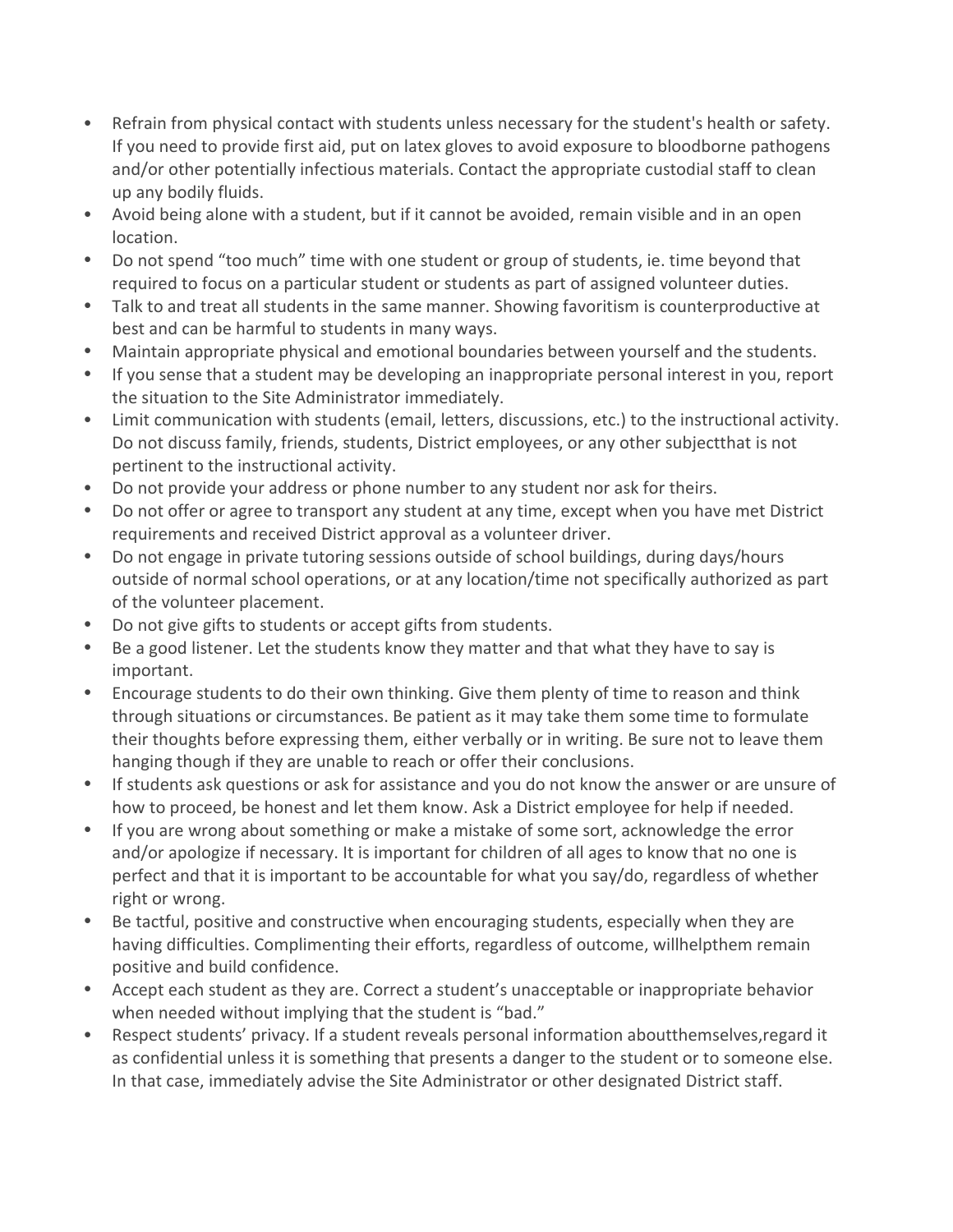Respecting students' privacy also includes treating any information a District employee may reveal about a student as confidential.

- Take your commitment to volunteer seriously.The students enjoy your participation andwill expect to see you during your regularly scheduled time. Please be sure to contact theSite Administrator or other designated District personnel to advise if you will be late or absent.
- A good sense of humor and an upbeat outlook can be contagious! Students are much more likely to respond in a positive manner themselves when they can tell that you genuinely enjoy your volunteer time with them.

Children mature individually and certainly do not all follow the same blueprint! However, despite their individuality, some overall age-related observations can be made that may assist those working with a youth population. The following sections provide some general characteristics that may be present in children in varying age groups.

| <b>Physical Characteristics</b>                                                                                                                                                                           | <b>Self-Image</b>                                                                                                                                                                                                                                                                                                        |
|-----------------------------------------------------------------------------------------------------------------------------------------------------------------------------------------------------------|--------------------------------------------------------------------------------------------------------------------------------------------------------------------------------------------------------------------------------------------------------------------------------------------------------------------------|
| Full of energy, find it difficult to sit still<br>Tire easily<br>Aware of physical limitations<br>Increasing fine motor skills (using scissors,<br>writing, etc.)<br>Proud of what they can do physically | Based primarily on what they think others think<br>of them<br>Proud of their own accomplishments; want to<br>be treated as individuals<br>Eager to please adults they admire<br>Becoming more independent of home/parents<br>Flourish from positive reinforcement<br>Sometimes adamant about their likes and<br>dislikes |
| <b>Relationships with Others</b>                                                                                                                                                                          | <b>Interest in Learning</b>                                                                                                                                                                                                                                                                                              |

## **Children Age 5 – 8 Years**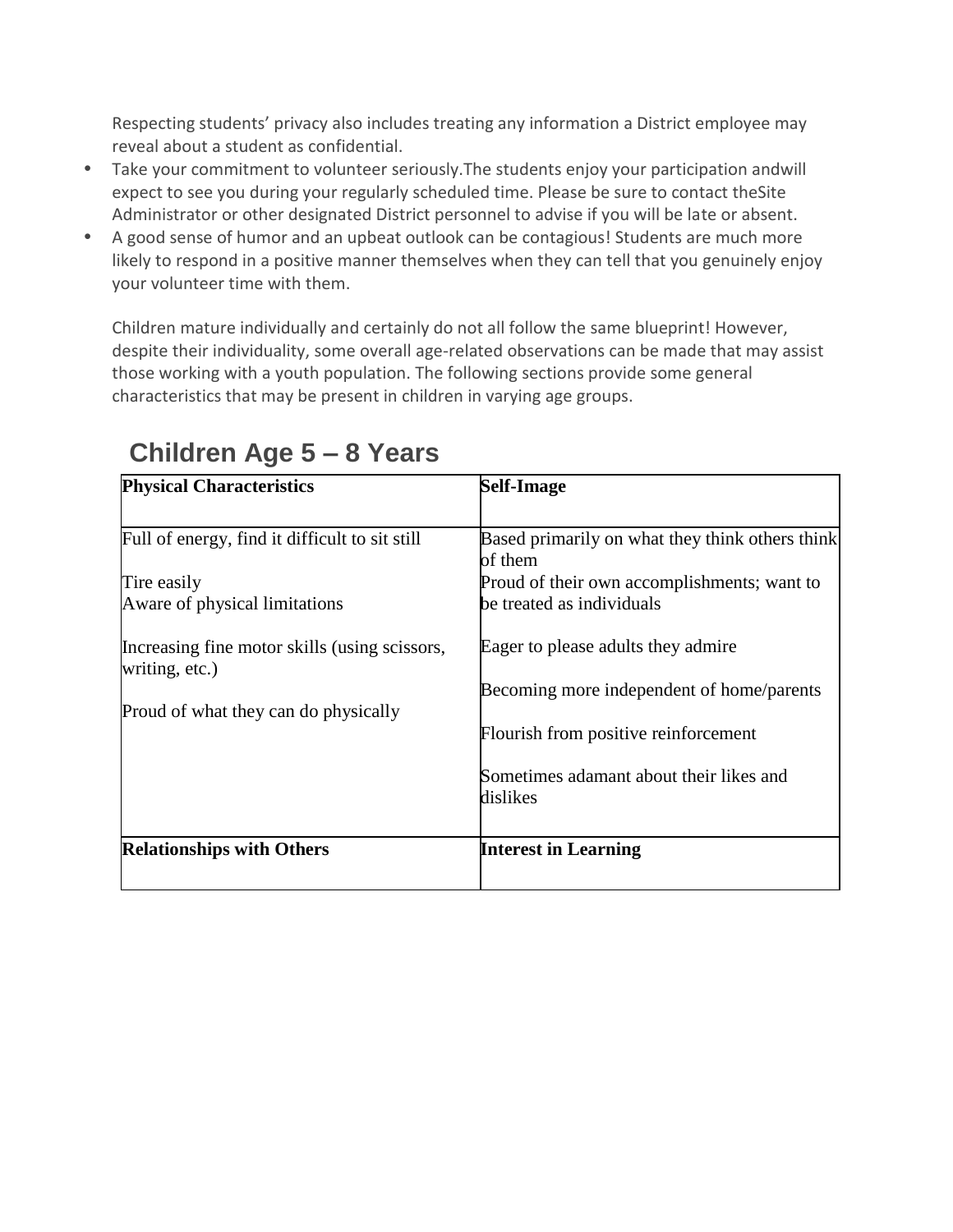| Trying out new ways of getting along with       | Beginning to draw conclusions from practical     |
|-------------------------------------------------|--------------------------------------------------|
| others                                          | experience                                       |
|                                                 | Still have private worlds of fantasy and wonder  |
| Imitate adults in attitudes and actions         |                                                  |
|                                                 | Eager to learn                                   |
| Sensitive about feelings – their own and others |                                                  |
| Aware of individual differences in physical     | May surprise adults at times with their insights |
| appearance                                      | Eager to try new activities but frustrated by    |
| Still seeks acceptance and encouragement        | attempting things beyond their capabilities      |
| primarily from parents and teachers             | Investigate, experiment, explore, collect        |
| Beginning to develop a sense of right and       | anything and everything                          |
| wrong in attitudes and actions towards others   |                                                  |
|                                                 |                                                  |
|                                                 |                                                  |
|                                                 |                                                  |
|                                                 |                                                  |
|                                                 |                                                  |

## **Children Age 8 – 12 Years**

| Becoming more independent of adults<br>Often frustrated with themselves when they do<br>not measure up to their own expectations |
|----------------------------------------------------------------------------------------------------------------------------------|
|                                                                                                                                  |
|                                                                                                                                  |
| Want to make their own decisions                                                                                                 |
| Often mention what they would like to be<br>when they grow up                                                                    |
| Want tasks to perform; want to be useful                                                                                         |
| <b>Interest in Learning</b>                                                                                                      |
|                                                                                                                                  |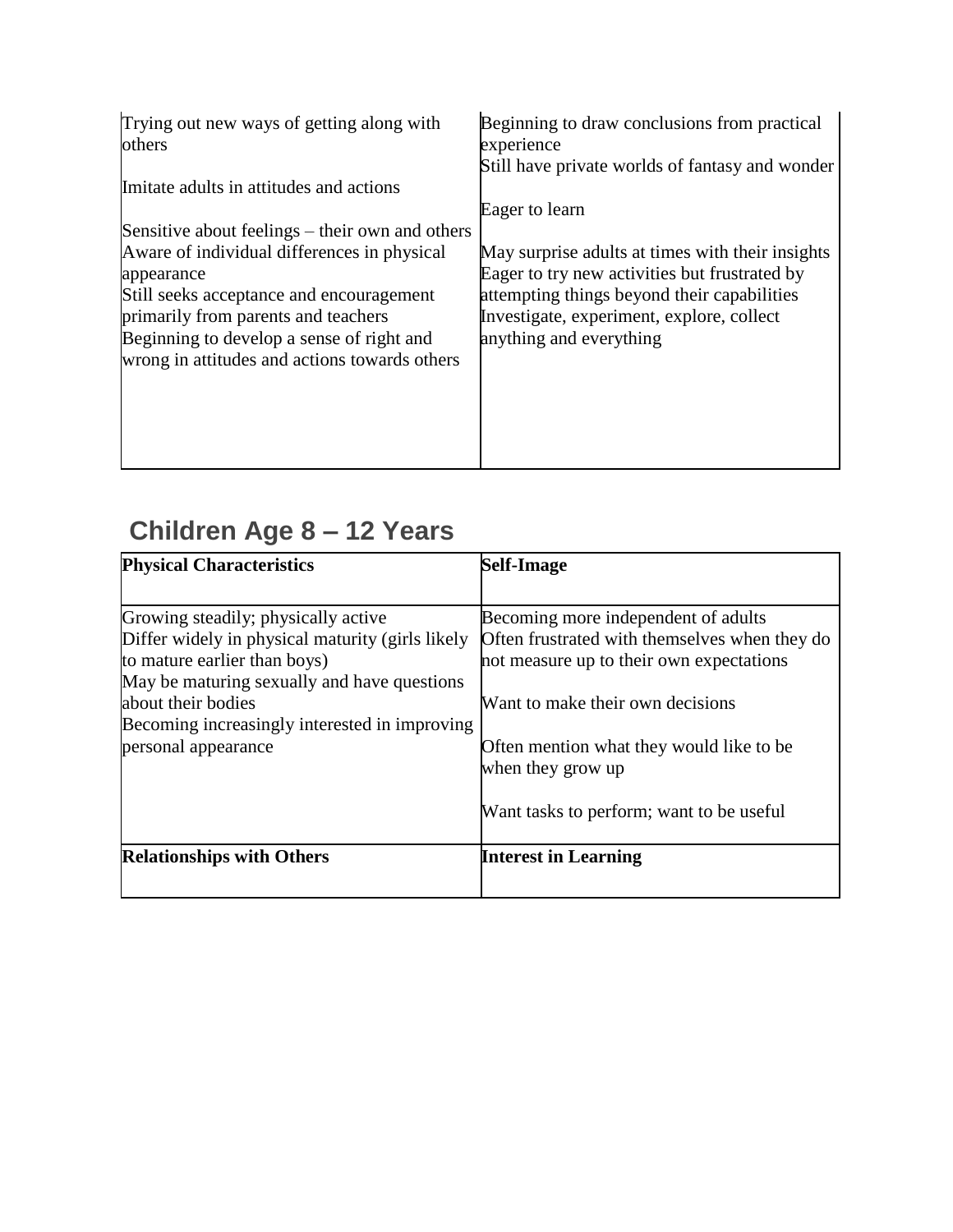| May be aware of the opposite gender but<br>unsure of relationships; teasing often denotes | Developing longer attention span<br>Interested in current events |
|-------------------------------------------------------------------------------------------|------------------------------------------------------------------|
| attraction to the opposite sex                                                            | Learning to think abstractly                                     |
| Have increased concern about issues of<br>right/wrong (lying, cheating, etc.)             | Beginning to challenge adult thinking                            |
| Developing more responsibility for forming                                                | Often try to be perfectionists which can result                  |
| and keeping friendships                                                                   | in frustration                                                   |
| Interested and informed about people around                                               |                                                                  |
| the world                                                                                 |                                                                  |
| Values of peer group generally accepted over                                              |                                                                  |
| those of adults                                                                           |                                                                  |
|                                                                                           |                                                                  |
|                                                                                           |                                                                  |
|                                                                                           |                                                                  |
|                                                                                           |                                                                  |

# **Children Age 13 – 15 Years**

| <b>Self-Image</b>                             |
|-----------------------------------------------|
|                                               |
| Extraordinarily self-conscious about          |
| themselves and the attitudes of others toward |
| them                                          |
| Overwhelming desire to do something well and  |
| to receive admiration for the achievement     |
| Need to hear that what they do is valued by   |
| others whom they respect.                     |
|                                               |
|                                               |
|                                               |
| <b>Interest in Learning</b>                   |
|                                               |
|                                               |